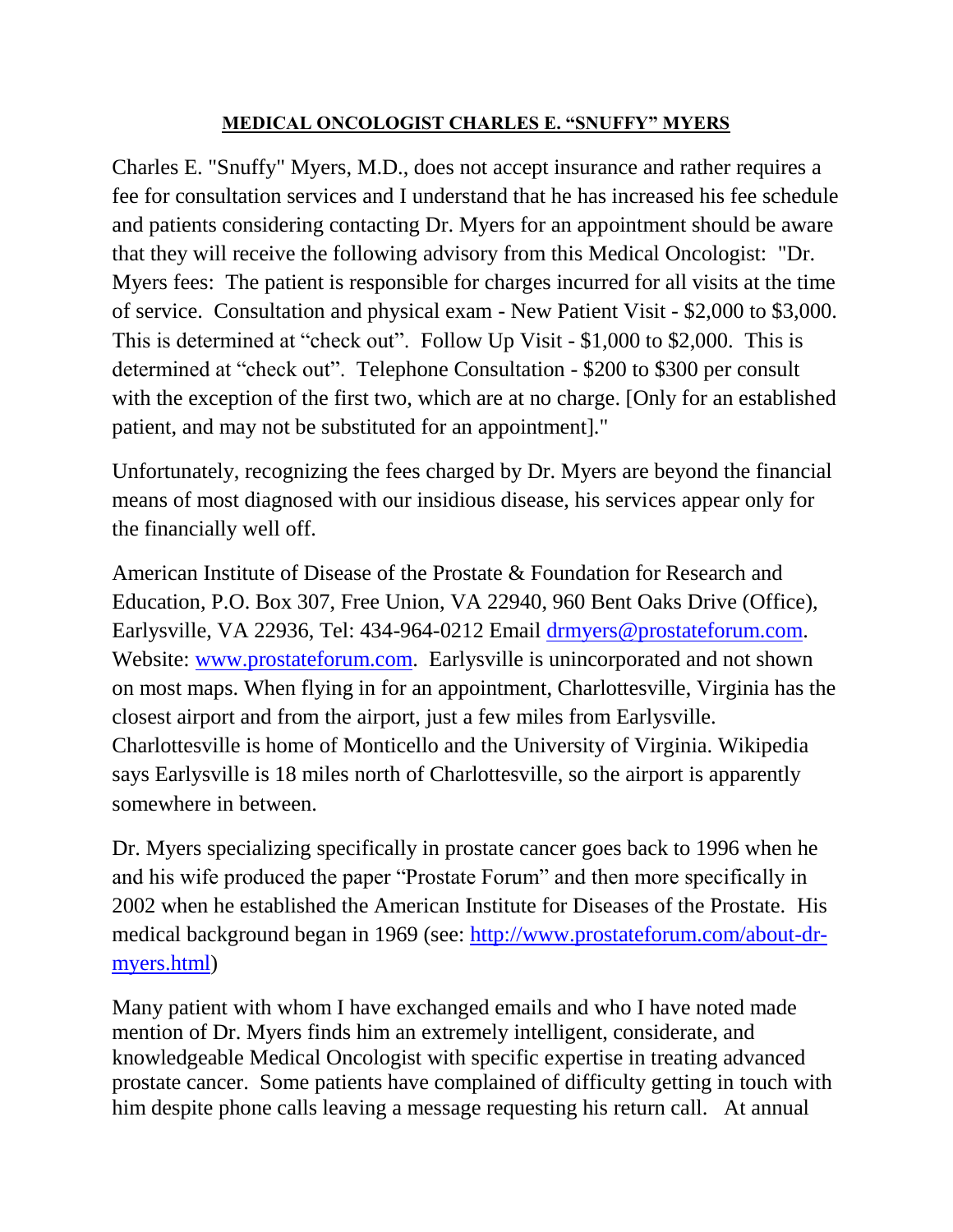conferences on Prostate Cancer I have met and had friendly discussion with this kind, soft-spoken, and gentle man.

Dr. Myers is one of us as a prostate cancer patient/survivor who was given months to live at diagnosis. He lives what he recommends.

You can learn more about Dr. Myers by visiting his website, noted below.

Charles "Snuffy" Myers, MD American Institute of Disease of the Prostate & Foundation for Cancer Research and Education P.O. Box 307 Free Union, VA 22940 960 Bent Oaks Drive (Office) Earlyville, VA 22936 434-964-0212 Fax: 434-964-0216 Email: [drmyers@prostateforum.com](mailto:drmyers@prostateforum.com) Contact: Rose Myers. rosemyers@earthlink.net Website: [http://www.prostateforum.com](http://www.prostateforum.com/)

Snuffy is also well known as the result of having authored a book titled "Beating Prostate Cancer: Hormonal Therapy & Diet." This book is available exclusively from the publisher by calling 800-305-2432 or by logging on to http://www.prostateforum.com.

As noted on the back of his book, "Medical oncologist, scientist, and nutrition expert, Dr. Charles "Snuffy" Myers was a key player in creating AZT, Suramin, and Phenylacetate while working at the National Institute of Health (NIH). With over 250 research papers published, Myers is one of the leading developers of today's prostate cancer canon on both the research and treatment side of the test tube. Former Cancer Director at the University of Virginia, Myers opened the American Institute for Diseases of the Prostate in 2001 to provide men with the comprehensive care that saved his life."

Patient as well as advocate John Mullineaux has this to add:

I am a patient of Dr. Myers and have been for the last two years. He is a renowned expert on the biology and treatment of prostate cancer. Here are some of the things